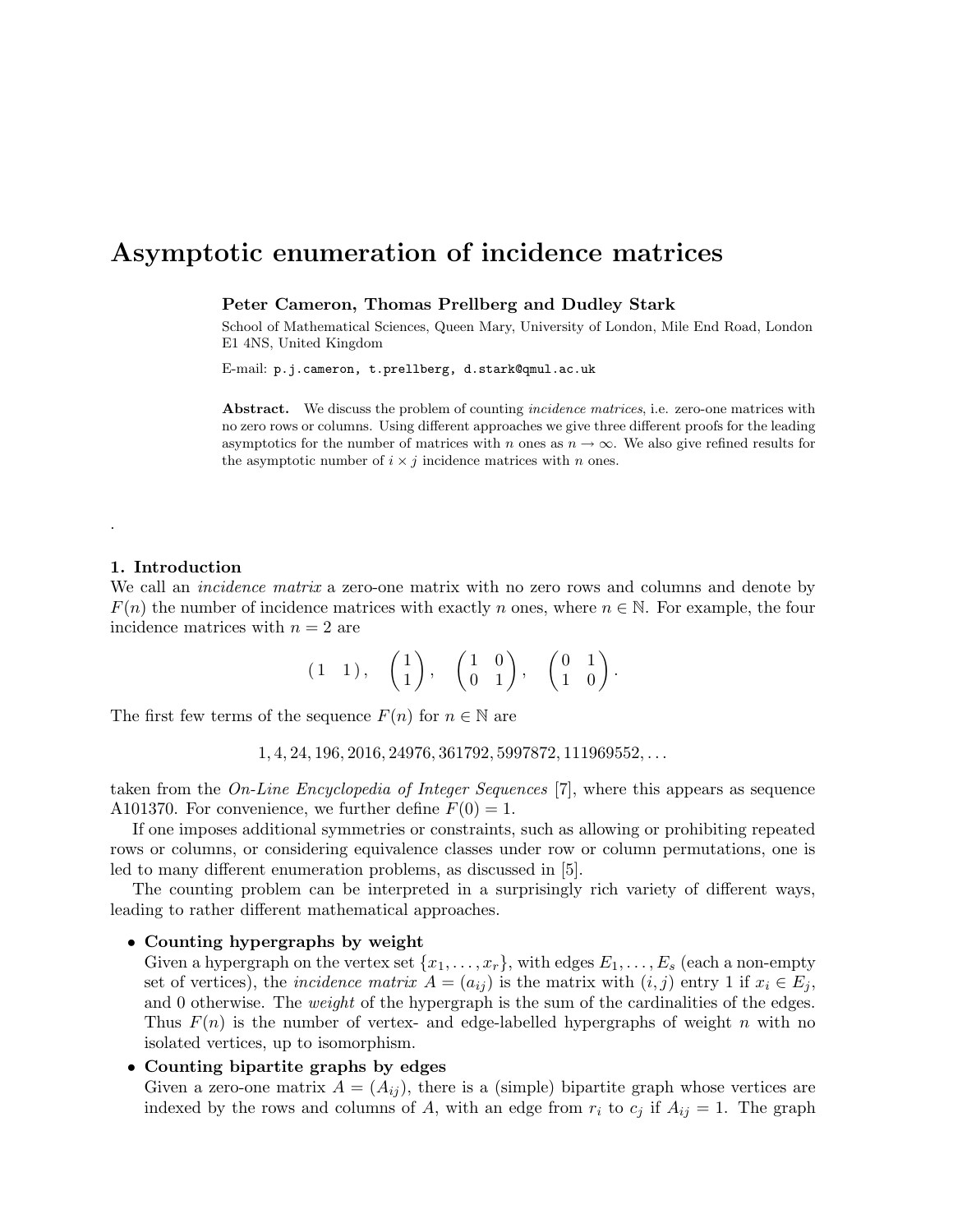has a distinguished bipartite block (consisting of the rows). Thus,  $F(n)$  counts labelled bipartite graphs with  $n$  edges and a distinguished bipartite block.

• Counting pairs of partitions, or binary block designs

A block design is a set of plots carrying two partitions, the treatment partition and the block partition. It is said to be binary if no two distinct points lie in the same part of both partitions; that is, if the meet of the two partitions is the partition into singletons. Thus,  $F(n)$  is the number of binary block designs with n plots and labelled treatments and blocks.

# • Counting orbits of certain permutation groups

A permutation group G on a set X is *oligomorphic* if the number  $F_n^*(G)$  of orbits of G on *n*-tuples of elements of X is finite for all *n*. Equivalently, the number  $F_n(G)$  of orbits on ordered *n*-tuples of distinct elements of X is finite, and the number  $f_n(G)$  of orbits on *n*element subsets of X is finite, for all  $n$ . These numbers satisfy various conditions, including the following:

- $F_n^*(G) = \sum_{k=1}^n S(n,k)F_k(G)$  and its inverse  $F_n(G) = \sum_{k=1}^n s(n,k)F_k^*(G)$ , with  $s(n,k)$ and  $S(n, k)$  Stirling numbers of the first and second kind, respectively;
- $f_n(G) \leq F_n(G) \leq n! f_n(G)$ , where the right-hand bound is attained if and only if the group induced on a finite set by its setwise stabiliser is trivial.

For example, let A be the group of all order-preserving permutations of the rational numbers. Then  $f_n(A) = 1$  and  $F_n(A) = n!$ .

Now if  $H$  and  $K$  are permutation groups on sets  $X$  and  $Y$ , then the direct product  $H \times K$  acts coordinatewise on the Cartesian product  $X \times Y$ . It is easy to see that  $F_n^*(H \times K) = F_n^*(H)F_n^*(K).$ 

Let  $(x_1, y_1), \ldots, (x_n, y_n)$  be n distinct elements of  $X \times Y$ . If both X and Y are ordered, then the set of  $n$  pairs can be described by a matrix with  $n$  ones in these positions, where the rows and columns of the matrix are indexed by the sets  $\{x_1, \ldots, x_n\}$  and  $\{y_1, \ldots, y_n\}$ respectively (in the appropriate order). Thus

$$
F(n) = f_n(A \times A).
$$

Discussion of this "product action" can be found in [4].

For an extended discussion of these interpretations see [5]. For instance, when considering hypergraphs it is more natural to consider the unlabelled problem, which leads to identification of incidence matrices which are equivalent under permutation of rows or columns. Also, forbidding repeated rows corresponds to counting simple hypergraphs with no repeated edges.

### 2. The asymptotics of  $F(n)$

It is possible to compute  $F(n)$  explicitly. For fixed n, let  $m_{ij}(n)$  be the number of  $i \times j$  matrices with n ones (and no zero rows or columns). We set  $m_{00}(0) = 1$  and  $F(0) = 1$ . Then

$$
\sum_{i \le k} \sum_{j \le l} {k \choose i} {l \choose j} m_{ij}(n) = {kl \choose n}, \tag{1}
$$

so by Möbius inversion,

$$
m_{kl}(n) = \sum_{i \le k} \sum_{j \le l} (-1)^{k+l-i-j} \binom{k}{i} \binom{l}{j} \binom{ij}{n},\tag{2}
$$

and then

$$
F(n) = \sum_{i \le n} \sum_{j \le n} m_{ij}(n). \tag{3}
$$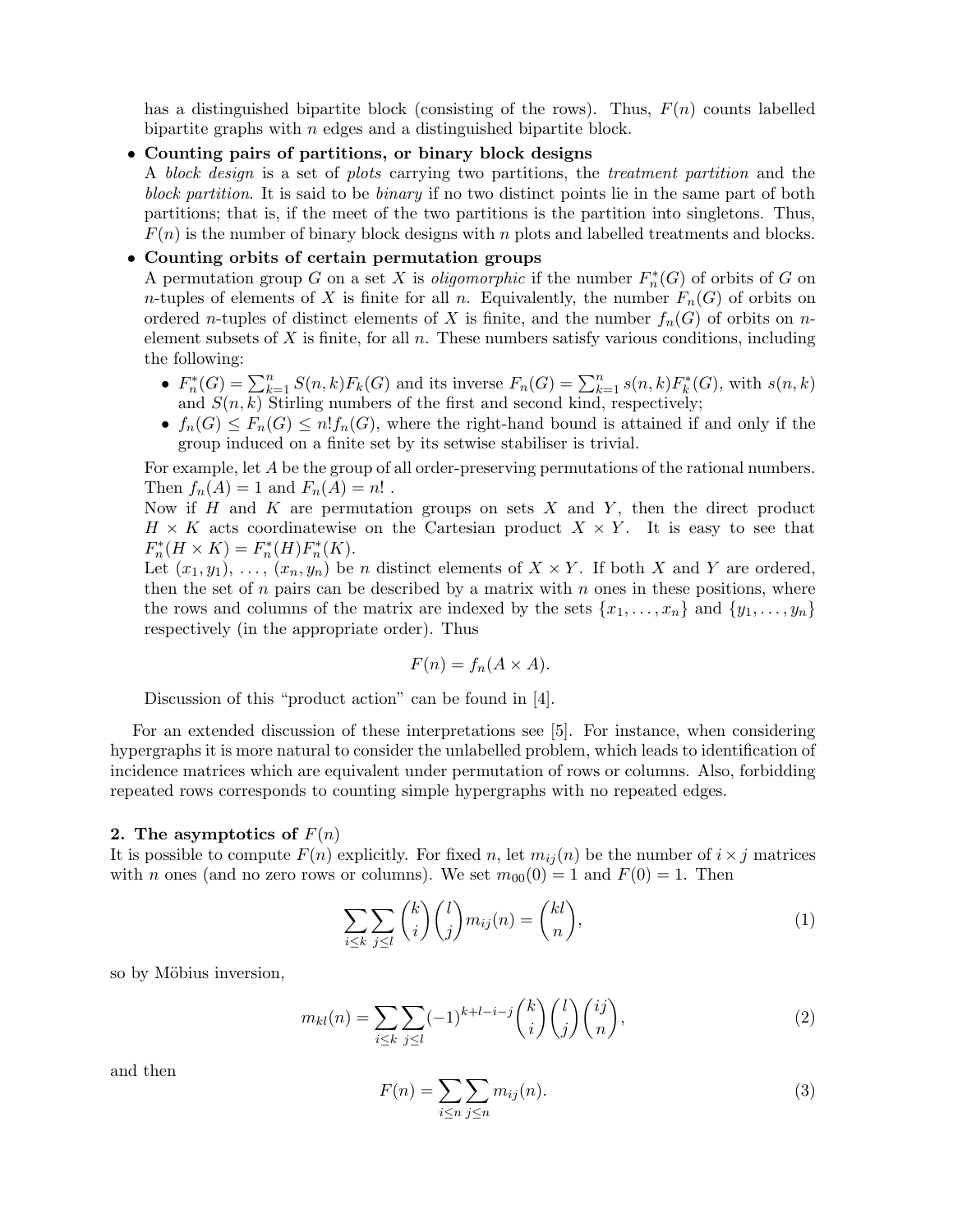For sequence  $a_n$ ,  $b_n$ , we use the notation  $a_n \sim b_n$  to mean  $\lim_{n\to\infty} a_n/b_n = 1$ . It is clear from the argument above that

$$
F(n) \le \binom{n^2}{n} \sim \frac{1}{\sqrt{2\pi n}} (n e)^n,
$$

and of course considering permutation matrices shows that

$$
F(n) \ge n! \sim \sqrt{2\pi n} \left(\frac{n}{e}\right)^n.
$$

Theorem 1

$$
F(n) \sim \frac{n!}{4} e^{-\frac{1}{2}(\log 2)^2} \frac{1}{(\log 2)^{2n+2}}.
$$

We remark that for  $n = 10$ , the asymptotic expression is about 2.5% less than the actual value of 2324081728.

As announced in [5], we have three different proofs of Theorem 1. The first proof employs pairs of random preorders and a probabilistic argument, the second proof uses counting of orbits of products of permutation groups, and the third proof employs a surprisingly simple identity. First Proof: This proof uses a procedure which, when successful, generates an incidence matrix uniformly at random from all incidence matrices. The probability of success can be estimated and the asymptotic formula for  $F(n)$  results.

Let R be a binary relation on a set X. We say R is reflexive if  $(x, x) \in R$  for all  $x \in X$ . We say R is transitive if  $(x, y) \in R$  and  $(y, z) \in R$  implies  $(x, z) \in R$ . A partial preorder is a relation R on X which is reflexive and transitive. A relation R is said to satisfy *trichotomy* if, for any  $x, y \in X$ , one of the cases  $(x, y) \in R$ ,  $x = y$ , or  $(y, x) \in R$  holds. We say that R is a preorder if it is a partial preorder that satisfies trichotomy. The members of  $X$  are said to be the *elements* of the preorder.

A relation R is antisymmetric if, whenever  $(x, y) \in R$  and  $(y, x) \in R$  both hold, then  $x = y$ . A relation  $R$  on  $X$  is a *partial order* if it is reflexive, transitive, and antisymmetric. A relation is a *total order*, if it is a partial order which satisfies trichotomy. Given a partial preorder  $R$ on X, define a new relation S on X by the rule that  $(x, y) \in S$  if and only if both  $(x, y)$  and  $(y, x)$  belong to R. Then S is an equivalence relation. Moreover, R induces a partial order  $\bar{x}$  on the set of equivalence classes of S in a natural way: if  $(x, y) \in R$ , then  $(\overline{x}, \overline{y}) \in \overline{R}$ , where  $\overline{x}$  is the S-equivalence class containing x and similarly for y. We will call an S-equivalence class a block. If R is a preorder, then the relation R on the equivalence classes of S is a total order. See Section 3.8 and question 19 of Section 3.13 in [3] for more on the above definitions and results. Random preorders are considered in [6].

Given a preorder on elements  $[n] := \{1, 2, \ldots, n\}$  with K blocks, let  $B_1, B_2, \ldots, B_K$  denote the blocks of the preorder. Generate two preorders uniformly at random,  $B_1, B_2, \ldots, B_K$  and  $B'_1, B'_2, \ldots, B'_L$ . For each  $1 \leq i < j \leq n$ , define the event  $D_{i,j}$  to be

 $D_{i,j} = \{\text{for each of the two preorders } i \text{ and } j \text{ are in the same block}\}.$ 

Furthermore, define

$$
W = \sum_{1 \le i < j \le n} I_{D_{i,j}},
$$

where the indicator random variables are defined by

$$
I_{D_{i,j}} = \begin{cases} 1 & \text{if } D_{i,j} \text{ occurs;} \\ 0 & \text{otherwise.} \end{cases}
$$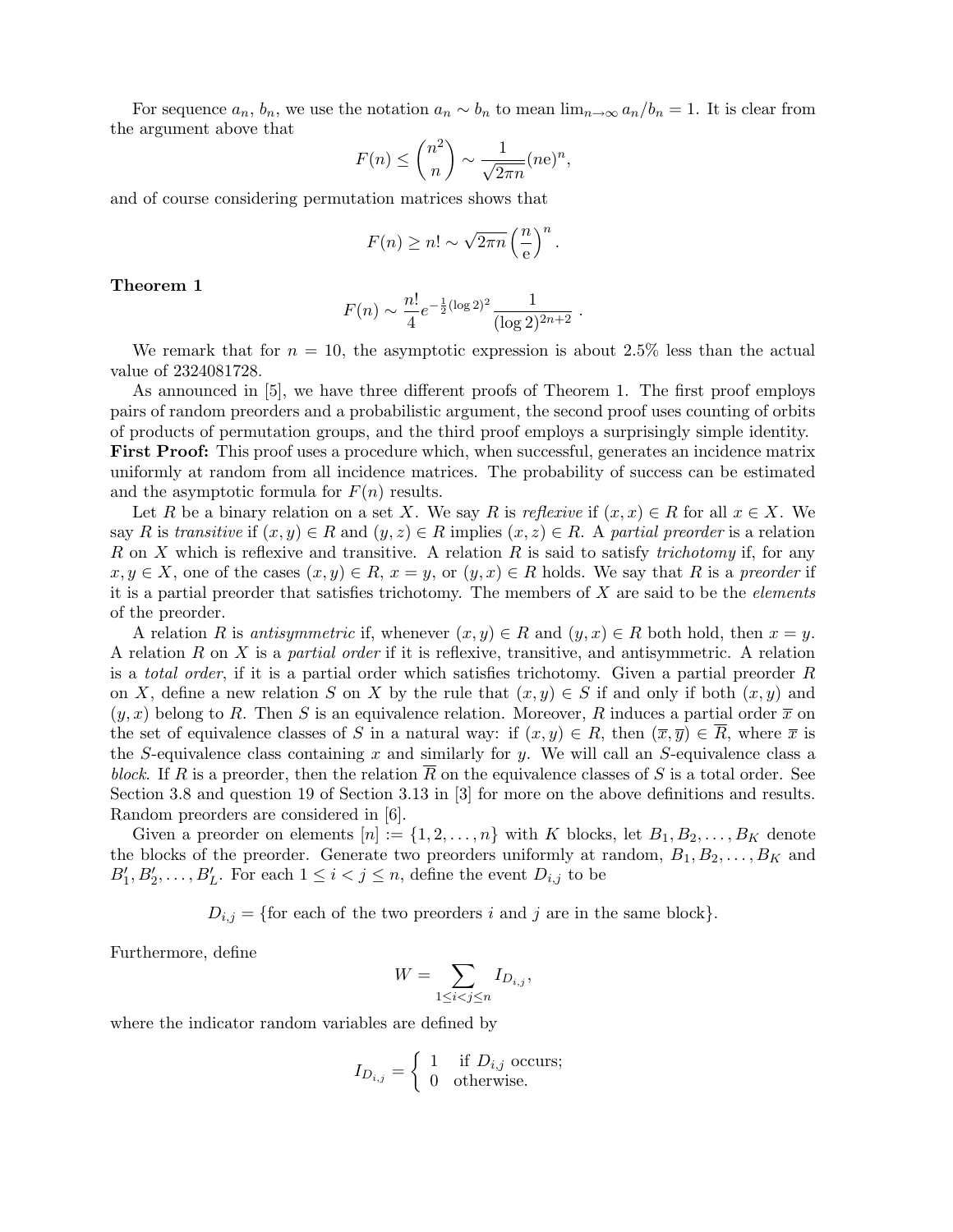If  $W = 0$ , then the procedure is successful, in which case  $B_k \cap B_l'$  consists of either 0 or 1 elements for each  $1 \leq k \leq K$  and  $1 \leq l \leq L$ . If the procedure is successful, then we define the corresponding  $K \times L$  incidence matrix A by

$$
A_{k,l} = \begin{cases} 1 & \text{if } B_k \cap B'_l \neq \emptyset; \\ 0 & \text{if } B_k \cap B'_l = \emptyset. \end{cases}
$$

It is easy to check that the above definition of A in fact produces an incidence matrix and that each incidence matrix occurs in  $n!$  different ways by the construction. It follows that

$$
F(n) = \frac{P(n)^2 \mathbb{P}(W=0)}{n!},
$$

where  $P(n)$  is the number of preorders on n elements if  $n \geq 1$  and  $P(0) = 1$ .

It is known (see [1], for example) that the exponential generating function of  $P(n)$  is

$$
\sum_{n=0}^{\infty} \frac{P(n)}{n!} z^n = \frac{1}{2 - e^z}.
$$
\n(4)

The preceding equality implies that  $P(n)$  has asymptotics given by

$$
P(n) \sim \frac{n!}{2} \left(\frac{1}{\log 2}\right)^{n+1} . \tag{5}
$$

It remains to find the asymptotics of  $\mathbb{P}(W = 0)$ .

The rth falling moment of  $W$  is

$$
\mathbb{E}(W)_r = \mathbb{E}W(W-1)\cdots(W-r+1)
$$
  
= 
$$
\mathbb{E}\left(\sum_{\text{pairs } (i_s,j_s) \text{ different}} I_{i_1,j_1}\cdots I_{i_r,j_r}\right)
$$
 (6)

$$
= \mathbb{E}\left(\sum_{\text{all }i_s \text{ and }j_s \text{ different}} I_{i_1,j_1}\cdots I_{i_r,j_r}\right) + \mathbb{E}\left(\sum^* I_{i_1,j_1}\cdots I_{i_r,j_r}\right),\tag{7}
$$

with  $\sum_{i=1}^{*}$  defined to be the sum with all pairs  $(i_s, j_s)$  different, but not all  $i_s, j_s$  different.

First we find the asymptotics of the first term in (7). For given sequences  $i_1, i_2, \ldots, i_r$ ,  $j_1, j_2, \ldots, j_r$ , the expectation  $\mathbb{E}(I_{i_1,j_1} \cdots I_{i_r,j_r})$  is the number of ways of forming two preorders on the set of elements  $[n] \setminus \{j_1, j_2, \ldots, j_r\}$  and then for each s adding the element  $j_s$  to the block containing  $i_s$  in both preorders (which ensures that  $D_{i_s,j_s}$  occurs for each s) and dividing the result by  $P(n)^2$ . Since the number of ways of choosing  $i_1, i_2, \ldots, i_r, j_1, j_2, \ldots, j_r$  equals  $\frac{n!}{2^r(n-2r)!}$ , This gives

$$
\mathbb{E}\left(\sum_{\text{all }i_s \text{ and }j_s \text{ different}}I_{i_1,j_1}\cdots I_{i_r,j_r}\right) = \frac{n!}{2^r(n-2r)!}\frac{P(n-r)^2}{P(n)^2} \sim \left(\frac{(\log 2)^2}{2}\right)^r,
$$

where we have used (5).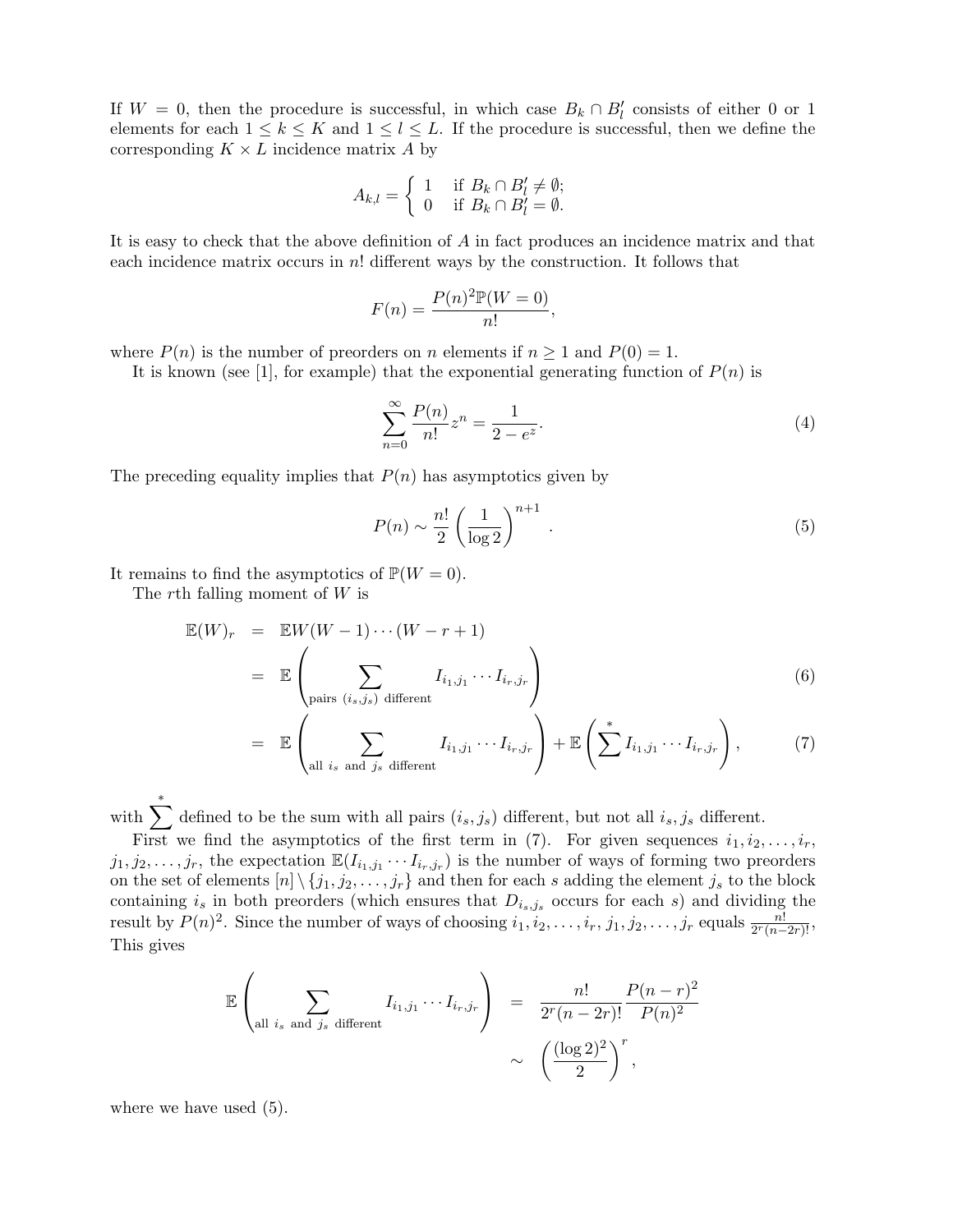The second term is bounded in the following way. For each sequence  $(i_1, j_1), (i_2, j_2), \ldots, (i_s, j_s)$ in the second term we form the graph G on vertices  $\bigcup_{s=1}^r \{i_s, j_s\}$  with edges  $\bigcup_{s=1}^r \{\{i_s, j_s\}\}\)$ . Consider the unlabelled graph  $G'$  corresponding to  $G$  consisting of v vertices and c components. The number of ways of labelling  $G'$  to form G is bounded by  $n^v$ . The number of preorders corresponding to this labelling is  $P(n-v+c)$  because we form a preorder on  $n-v+c$  vertices after which the vertices in the connected component of G containing a particular vertex get added to that block. Therefore, we have

$$
\mathbb{E}\left(\sum_{i=1}^* I_{i_1,j_1}\cdots I_{i_r,j_r}\right) \leq \sum_{G'} n^v \frac{P(n-v+c)^2}{P(n)^2}
$$

$$
= \sum_{G'} O\left(n^{2c-v}\right),
$$

where the constant in  $O(n^{2c-v})$  is uniform over all G' because  $v \le 2r$ . Since at least one vertex is adjacent to more than one edge, the graph  $G$  is not a perfect matching. Furthermore, each component of G contains at least two vertices. It follows that  $2c < v$  and, as a result,

$$
\mathbb{E}\left(\sum^* I_{i_1,j_1}\cdots I_{i_r,j_r}\right)=O\left(n^{-1}\right).
$$

The preceding analysis shows that

$$
\mathbb{E}(W)_r \sim \left(\frac{(\log 2)^2}{2}\right)^r
$$

for each  $r \geq 0$ . The method of moments implies that the distribution converges weakly to the distribution of a Poisson( $(\log 2)^2/2$ ) distributed random variable and therefore

$$
\mathbb{P}(W=0) \sim \exp\left(-\frac{(\log 2)^2}{2}\right). \tag{8}
$$

 $\Box$ 

Second Proof: We now give a proof using product actions of groups, as discussed in the introduction. First of all, this approach leads to a different and simpler expression than (3) for  $F(n)$  as a sum of terms of alternating sign.

# Proposition 2

$$
F(n) = \frac{1}{n!} \sum_{k=1}^{n} s(n,k) P(k)^{2},
$$

where

$$
P(n) = \sum_{k=1}^{n} S(n,k)k!
$$

is the number of (total) preorders of  $\{1,\ldots,n\}$ , and  $s(n,k)$  and  $S(n,k)$  are Stirling numbers of the first and second kind respectively.

This is proved in  $[4]$ , but can be seen as follows. Using the group A of all order-preserving permutation groups acting on  $\mathbb{Q}$ , we consider the direct product  $A \times A$  acting on  $\mathbb{Q} \times \mathbb{Q}$ . We have  $F_n(A) = n!$ , whence it follows that  $F_n^*(A) = \sum_{k=1}^n \hat{S}(n,k)k! = P(n)$ . Thus

$$
F_n^*(A \times A) = P(n)^2 = \sum_{k=1}^n S(n,k) F_k(A \times A),
$$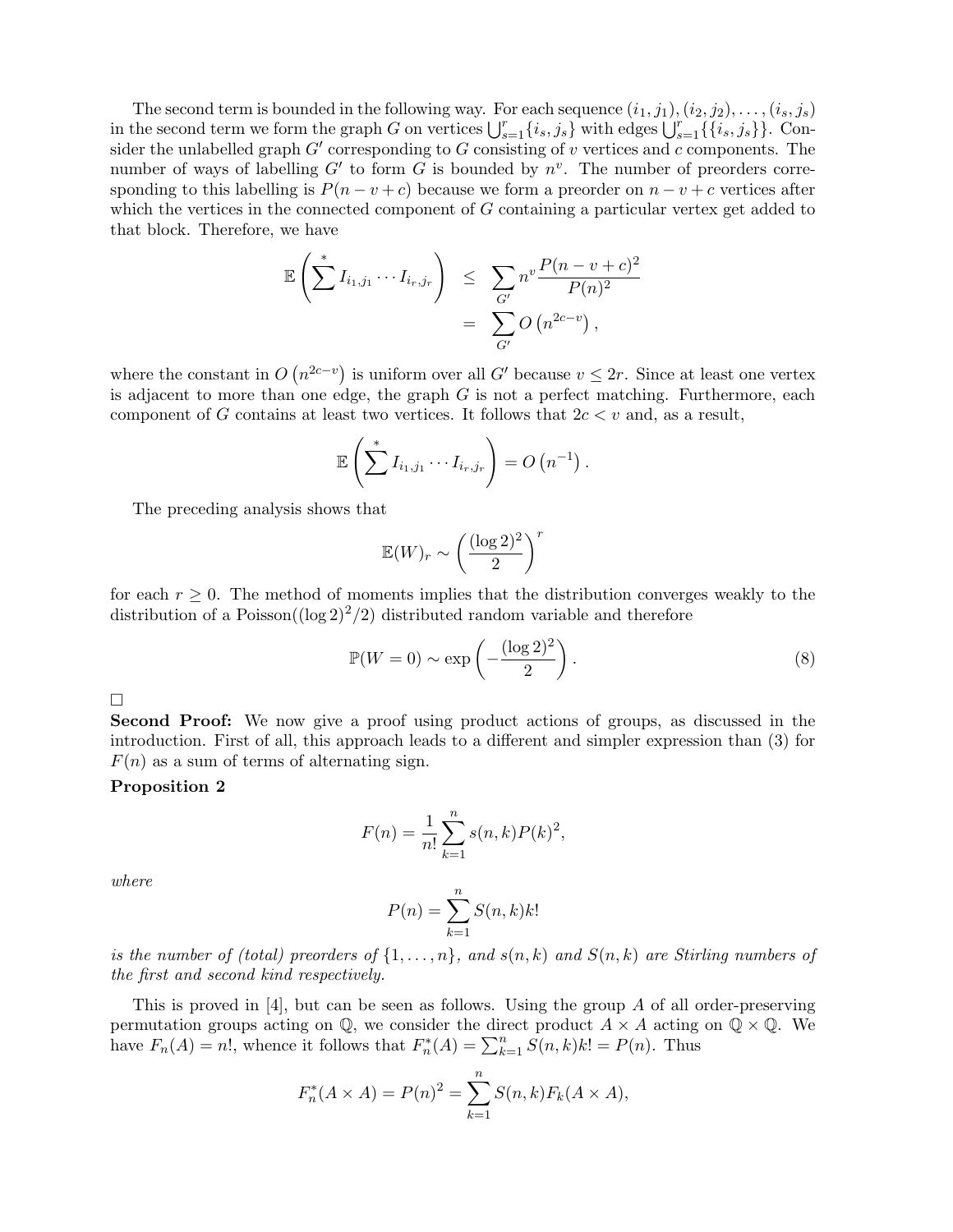and so the inverse relation between the two kinds of Stirling numbers gives

$$
F_n(A \times A) = \sum_{k=1}^n s(n,k)P(k)^2.
$$

Finally, the group  $A \times A$  has the property that the setwise stabiliser of a finite set fixes it pointwise, and so  $f_n(A \times A) = F_n(A \times A)/n!$ .

We now replace  $P(k)$  by the asymptotic form (5) given earlier. For  $k \geq n/2$ , the difference is exponentially small; and we will show below that the contribution of the terms with  $k < n/2$  is negligible, so it suffices to note that the error we make is smaller than the approximated term. So let

$$
F'(n) = \frac{1}{4} \cdot \frac{1}{n!} \sum_{k=1}^{n} s(n,k) (k!)^2 c^{k+1},
$$

where  $c = 1/(\log 2)^2$  is as in the statement of the theorem. As we have argued,  $F(n) \sim F'(n)$ .

Now  $(-1)^{n-k} s(n, k)$  is the number of permutations in the symmetric group  $S_n$  which have k cycles. So we can write the formula for  $F'(n)$  as a sum over  $S_n$ , where the term corresponding to a permutation with k cycles is  $(-1)^{n-k}(k!)^2 c^{k+1}$ . In particular, the identity permutation gives us a contribution

$$
g(n) = \frac{1}{4} n! \, c^{n+1},
$$

and we have to show that  $F'(n) \sim Cg(n)$  as  $n \to \infty$ , where  $C = \exp(-(\log 2)^2/2)$ .

To prove this, we write  $F'(n) = F'_1(n) + F'_2(n) + F'_3(n)$ , where the three terms are sums over the following permutations:

- $F'_1$ : all involutions (permutations with  $\sigma^2 = 1$ );
- $F_2'$ : the remaining permutations with  $k \geq \lceil n/2 \rceil$ ;
- $F_3'$ : the rest of  $S_n$ .

We argue that  $F'_{1}(n) \sim Cg(n)$ , while  $F'_{2}(n)$ ,  $F'_{3}(n) = o(g(n))$ .

Case  $F'_1$ : Let  $l = n - k$ . Now an involution with k cycles has l cycles of length 2 and  $n - 2l$ fixed points; so  $l \leq n/2$ . The number of such permutations is

$$
\binom{n}{2l} \frac{(2l)!}{2^l \, l!} = \frac{n(n-1)\cdots(n-2l+1)}{2^l \, l!}.
$$

So

$$
\frac{F'_1(n)}{g(n)} = \sum_{l=0}^{\lfloor n/2 \rfloor} \frac{n(n-1)\cdots(n-2l+1)}{2^l \, l!} (-1)^l \frac{((n-l)!)^2}{(n!)^2} c^{-l}
$$
\n
$$
= \sum_{l=0}^{\lfloor n/2 \rfloor} \frac{1}{l!} \left(\frac{-1}{2c}\right)^l \frac{(n-l)\cdots(n-2l+1)}{n\cdots(n-l+1)}.
$$

Now

$$
\sum_{l=0}^{\infty} \frac{1}{l!} \left(\frac{-1}{2c}\right)^l = \exp\left(\frac{-1}{2c}\right) = C,
$$

so we have to show that the factor involving  $n$  makes no difference to the limit. Now this factor is always less than 1, so the series is absolutely convergent (and uniformly in  $n$ ); so we can choose  $r$  large enough that the sum of  $r$  terms of each sequence is close to its limit. Then, since the factors tend to 1 as  $n \to \infty$ , for n large each of these r terms is close to its limit. So the assertion is true: that is,  $F_1'(n) \sim Cg(n)$ .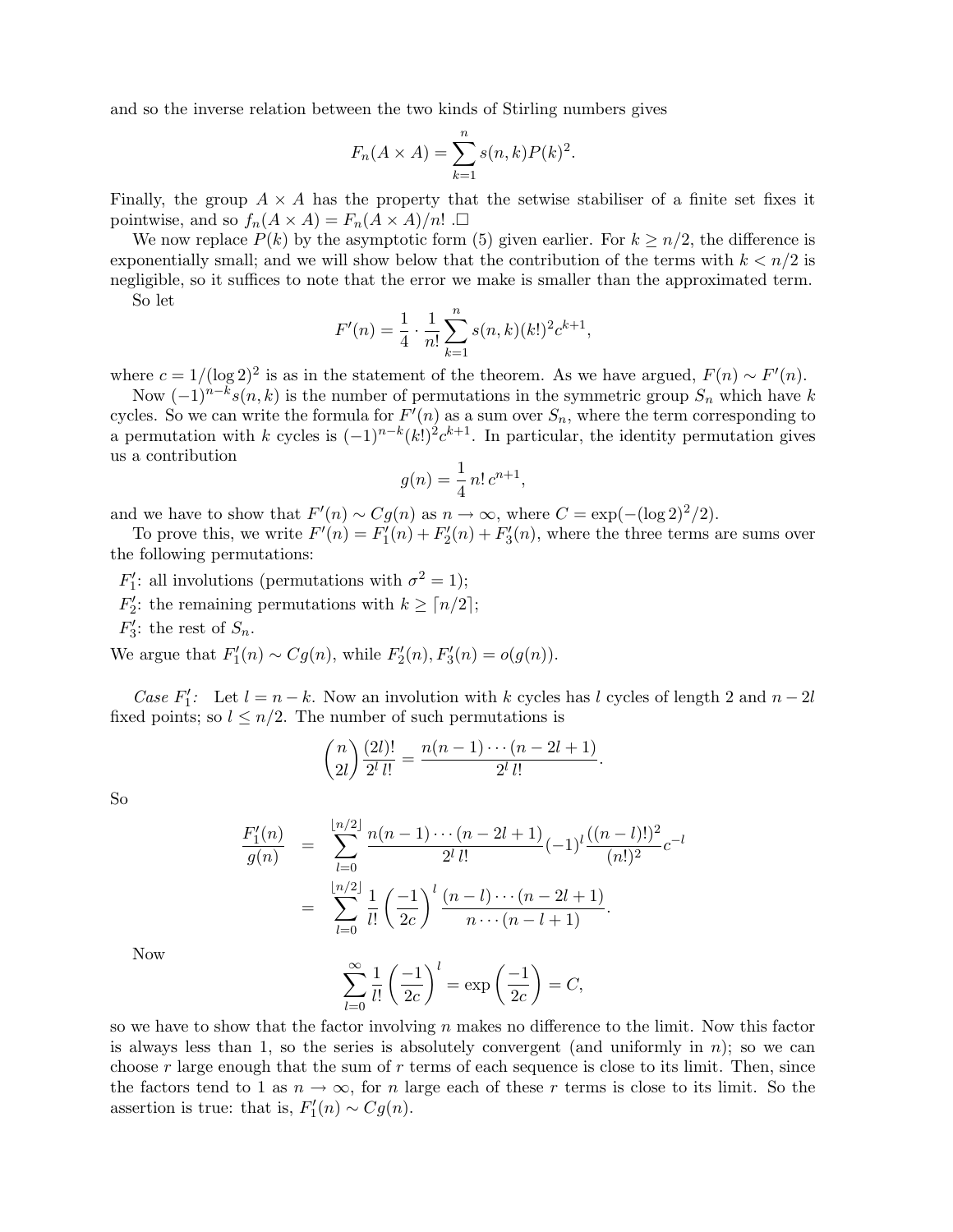Case  $F_2'$ : A permutation which has  $k = n - l$  cycles and is not an involution has at least  $n - 2l + 1$  fixed points, and there are at most

$$
\binom{n}{2l-1}(2l-1)! = n(n-1)\cdots(n-2l+2)
$$

such permutations. So, ignoring signs,

$$
\frac{F_2'(n)}{g(n)} \le \sum_{l \ge 0} \frac{(n-l)(n-l-1)\cdots(n-2l+2)}{n(n-1)\cdots(n-l+1)} c^{-l}
$$
  
< 
$$
< \frac{1}{n} \cdot \frac{1}{1-c^{-1}},
$$

which is  $O(1/n)$ .

Case  $F_3'$ : We simply observe that there are at most n! such permutations, so

$$
\frac{F_3'(n)}{g(n)} \le n! \sum_{k=1}^{\lfloor n/2 \rfloor} \left( \frac{k!}{n!} \right)^2.
$$

Now  $n!/(k!)^2 \geq {n \choose \lfloor n/2 \rfloor}$  $\lfloor n/2 \rfloor$  $\big) \geq (2 - \epsilon)^n$  for large *n*, so this sum is  $O((2 - \epsilon)^{-n}n/2) = o(1)$  as  $n \to \infty$ .  $\Box$ 

**Third Proof:** If one is interested in asymptotic enumeration of  $F(n)$ , (2), being a double sum over terms of alternating sign, is on first sight rather unsuitable for an asymptotic analysis. The expression in Proposition 2 is also an alternating sum. We present a derivation of the asymptotic form of  $F(n)$  based on the following elegant and elementary identity, which gives  $F(n)$  as a sum of positive terms.

### Proposition 3

$$
F(n) = \sum_{k=0}^{\infty} \sum_{l=0}^{\infty} \frac{1}{2^{k+l+2}} \binom{kl}{n} .
$$
 (9)

Proof. Insert

$$
1 = \sum_{k=i}^{\infty} \frac{1}{2^{k+1}} \binom{k}{i} = \sum_{l=j}^{\infty} \frac{1}{2^{l+1}} \binom{l}{j} \tag{10}
$$

into (3) and resum using  $(1)$ .

We start the asymptotic analysis by rewriting (9) as

$$
n!F(n) = \sum_{k=0}^{\infty} \sum_{l=0}^{\infty} \frac{k^n}{2^{k+1}} \frac{l^n}{2^{l+1}} \frac{(kl)_n}{(kl)^n},
$$
\n(11)

where  $(x)_n = x(x-1)...(x-n+1)$  is the falling factorial. Given the identity

$$
P(n) = \sum_{k=0}^{\infty} \frac{k^n}{2^{k+1}},
$$
\n(12)

which follows from expanding (4), (11) is bounded above by  $P(n)^2$ , as the factor  $(kl)_n/(kl)^n$ takes values in [0, 1].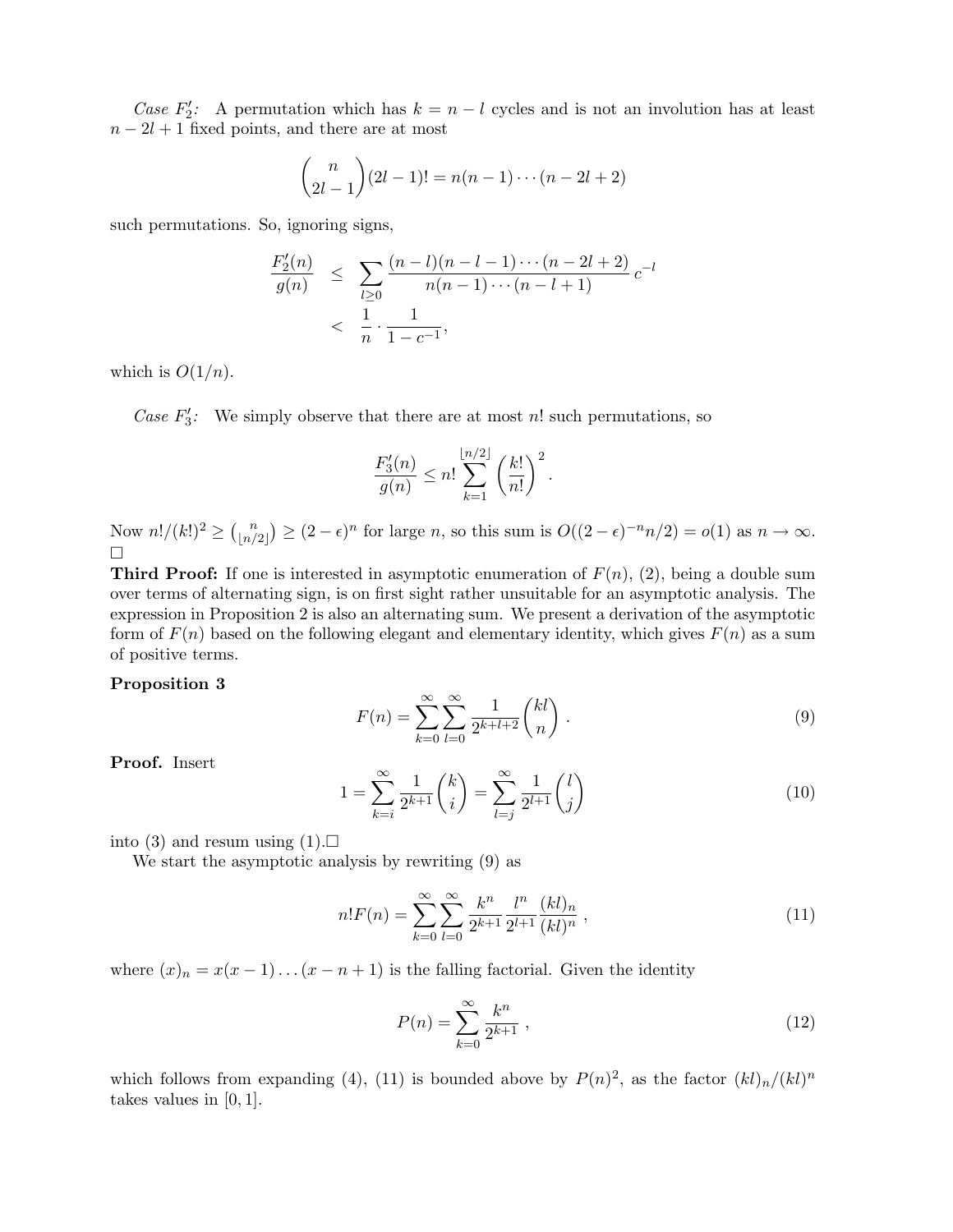For  $n \leq kl$ , a straightforward expansion of the factor gives

$$
\frac{(kl)_n}{(kl)^n} = \exp\left[-\sum_{j=1}^{\infty} \frac{B_{j+1}(n) - B_{j+1}(0)}{j(j+1)(kl)^j}\right].
$$
\n(13)

Here, we have used that  $\sum_{k=0}^{n-1} k^j = (B_{j+1}(n) - B_{j+1}(0))/(j+1)$  where  $B_j(x)$  is a Bernoulli polynomial. It follows that

$$
\frac{(kl)_n}{(kl)^n} = e^{-\frac{n^2}{2kl}} \left( 1 + O(n/kl) + O(n^3/(kl)^2) \right) \,. \tag{14}
$$

(This argument will be presented more thoroughly for  $(z)_n$  with complex-valued z in the next section.) The sum (11) is dominated by terms around  $k = l = n/\log 2$ , so that we expect the correction to give  $e^{-(\log 2)^2/2}$ , which in turn would imply  $n!F(n) \sim P(n)^2 e^{-(\log 2)^2/2}$ . The difference is given by

$$
n!F(n) - P(n)^{2}e^{-(\log 2)^{2}/2} = \sum_{k=0}^{\infty} \sum_{l=0}^{\infty} \frac{k^{n}}{2^{k+1}} \frac{l^{n}}{2^{l+1}} \left(\frac{(kl)_{n}}{(kl)^{n}} - e^{-(\log 2)^{2}/2}\right).
$$
 (15)

To proceed we choose  $m_0 < n/\log 2 < m_1$  and split the summation. We obtain

$$
\left| n!F(n) - P(n)^2 e^{-(\log 2)^2/2} \right| \leq \sum_{k=m_0}^{m_1} \sum_{l=m_0}^{m_1} \frac{k^n}{2^{k+1}} \frac{l^n}{2^{l+1}} \left| \frac{(kl)_n}{(kl)^n} - e^{-(\log 2)^2/2} \right|
$$
  
 
$$
+ 2 \sum_{k=0}^{\infty} \frac{k^n}{2^{k+1}} \left( \sum_{k=0}^{m_0-1} \frac{k^n}{2^{k+1}} + \sum_{k=m_1+1}^{\infty} \frac{k^n}{2^{k+1}} \right) . \tag{16}
$$

Specifying  $m_0 = n/\log 2 - cn^{\delta}$  and  $m_1 = n/\log 2 + cn^{\delta}$  for  $1/2 < \delta < 1$  and  $c > 0$ , we use (14) to estimate

$$
\frac{(kl)_n}{(kl)^n} - e^{-(\log 2)^2/2} = e^{-\frac{n^2}{2kl}} \left( 1 + O(n/kl) + O(n^3/(kl)^2) \right) - e^{-(\log 2)^2/2}
$$
  
=  $e^{-(\log 2)^2/2} \left( 1 + O(n^{\delta - 1}) \right) \left( 1 + O(n^{-1}) \right) - e^{-(\log 2)^2/2}$   
=  $O(n^{\delta - 1})$ 

for  $m_0 \leq k, l \leq m_1$ . This allows us to bound the first term in (16) by  $P(n)^2O(n^{\delta-1})$ . To get a bound on the second term, we utilize the following

**Lemma 4** (a) For  $K, n \in \mathbb{N}$  and  $K < n/\log 2$ ,

$$
\sum_{k=0}^{K} \frac{k^n}{2^{k+1}} \le \frac{K^n}{2^K} \frac{e^{n/K}}{2} \frac{1}{e^{n/K} - 2} \,. \tag{17}
$$

(b) For  $K, n \in \mathbb{N}$  and  $K > n/\log 2$ ,

$$
\sum_{k=K+1}^{\infty} \frac{k^n}{2^{k+1}} \le \frac{K^n}{2^K} \frac{e^{n/K}}{2} \frac{1}{2 - e^{n/K}}.
$$
\n(18)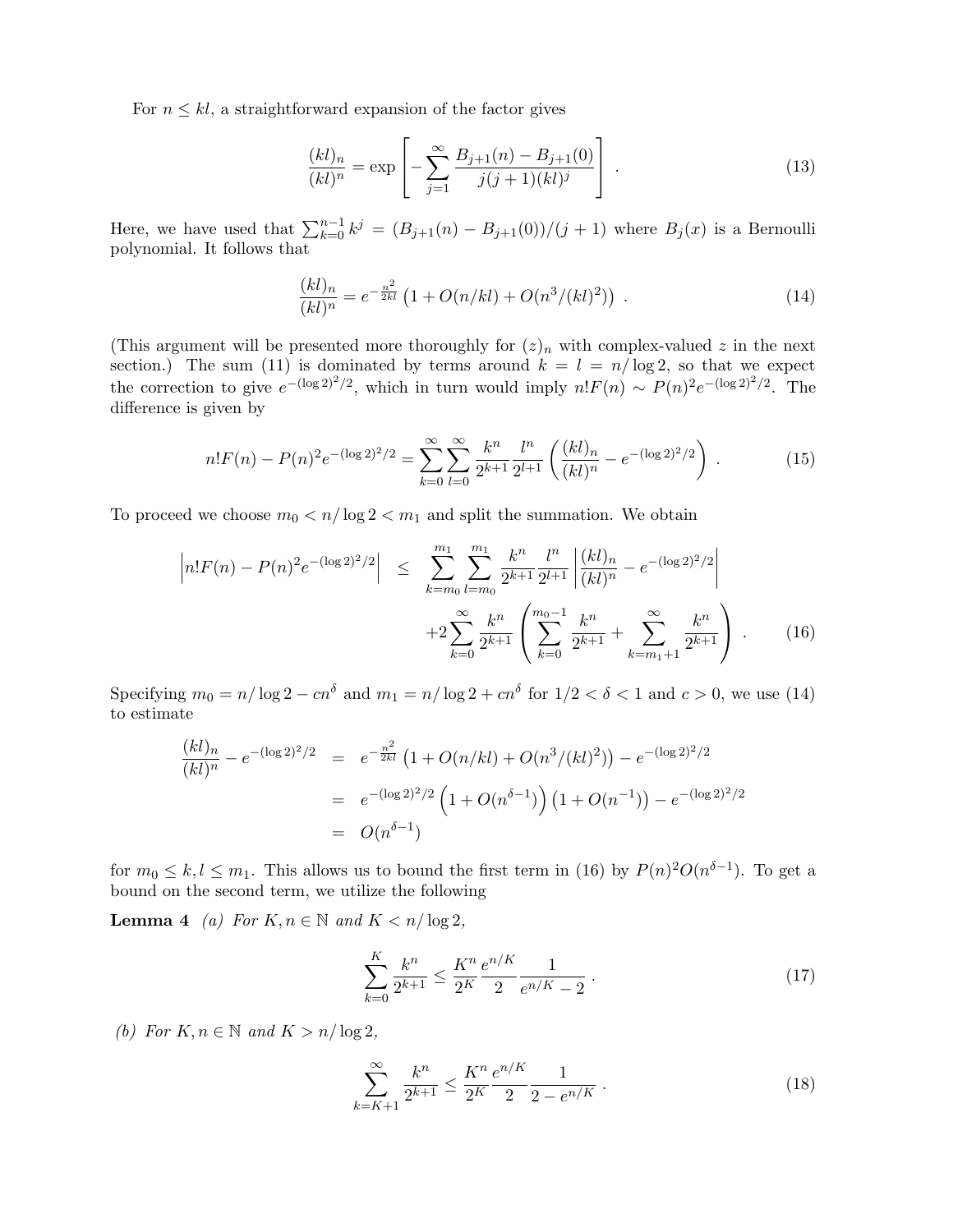**Proof** Part (a) follows from the estimate

$$
\sum_{k=0}^{K} \frac{k^n}{2^{k+1}} = \frac{K^n}{2^{K+1}} \sum_{k=0}^{K} \frac{(k/K)^n}{2^{k-K}} \le \frac{K^n}{2^{K+1}} \sum_{k=0}^{K} 2^k (1 - k/K)^n \le \frac{K^n}{2^{K+1}} \sum_{k=0}^{\infty} \left( 2e^{-n/K} \right)^k
$$

and part (b) similarly from

$$
\sum_{k=K+1}^{\infty} \frac{k^n}{2^{k+1}} = \frac{K^n}{2^{K+1}} \sum_{k=K+1}^{\infty} \frac{(k/K)^n}{2^{k-K}} \le \frac{K^n}{2^{K+1}} \sum_{k=1}^{\infty} \frac{(1+k/K)^n}{2^k} \le \frac{K^n}{2^{K+1}} \sum_{k=1}^{\infty} \left(\frac{e^{n/K}}{2}\right)^k.
$$

 $\Box$ 

For  $K = n/\log 2 \mp cn^{\delta}$ , we find

$$
\frac{K^n}{2^K} \frac{e^{n/K}}{2} \frac{1}{|e^{n/K} - 2|} = \frac{n^n e^{-n}}{(\log 2)^n} e^{-\alpha n^{2\delta - 1}} O(n^{1 - \delta}) = P(n)O\left(e^{-\alpha n^{2\delta - 1}}\right)
$$

where  $\alpha = c^2(\log 2)^2/2$ . Using Lemma 4, we therefore bound the second term in (16) by  $P(n)^2O\left(\exp(-\alpha n^{2\delta-1})\right)$ . Altogether we find

$$
n!F(n) - P(n)^{2}e^{-(\log 2)^{2}/2} = P(n)^{2} \left( O(n^{\delta-1}) + O\left(\exp(-\alpha n^{2\delta-1})\right)\right)
$$

and as  $1/2 < \delta < 1$ , we have

$$
\lim_{n \to \infty} \frac{n! F(n)}{P(n)^2} = e^{-(\log 2)^2/2}
$$

which completes the proof.  $\square$ 

### 3. The asymptotics of  $m_{kl}(n)$

In this section we present results on the number of incidence matrices with specified numbers of rows and columns. To obtain the desired asymptotic form of  $m_{kl}(n)$  from eqn. (2), we need to deal with the challenge that summing over large terms with alternating signs can lead to enormous cancellations. Fortunately, there is a standard trick using the calculus of residues.

## Proposition 5

$$
m_{kl}(n) = \frac{k!l!}{n!} \text{Res}(\frac{(st)_n}{(s)_{k+1}(t)_{l+1}}; \ s = \infty, \ t = \infty) \ . \tag{19}
$$

Proof Using the fact that

$$
Res(\Gamma(s), s = -m) = \frac{(-1)^m}{m!},
$$

we write

$$
m_{kl}(n) = \frac{k!l!}{n!}(-1)^{k+l} \sum_{i=0}^{k} \sum_{j=0}^{l} \frac{(-1)^{i}}{i!} \frac{(-1)^{j}}{j!} \frac{(ij)_{n}}{(k-i)!(l-j)!}
$$
  
\n
$$
= \frac{k!l!}{n!} \frac{(-1)^{k+l}}{(2\pi i)^{2}} \int_{\mathcal{C}_{[-k,0]}} ds \int_{\mathcal{C}_{[-l,0]}} dt \frac{(st)_{n}}{(s+k)_{k+1}(t+l)_{l+1}}
$$
  
\n
$$
= \frac{k!l!}{n!} \frac{1}{(2\pi i)^{2}} \int_{\mathcal{C}_{[0,k]}} ds \int_{\mathcal{C}_{[0,l]}} dt \frac{(st)_{n}}{(s)_{k+1}(t)_{l+1}}.
$$

Here, the contours  $\mathcal{C}_{[a,b]}$  encircle the (real) interval  $[a,b]$  counterclockwise. As the integrand is a rational function, the contour integrals can be expressed as residues at infinity.  $\Box$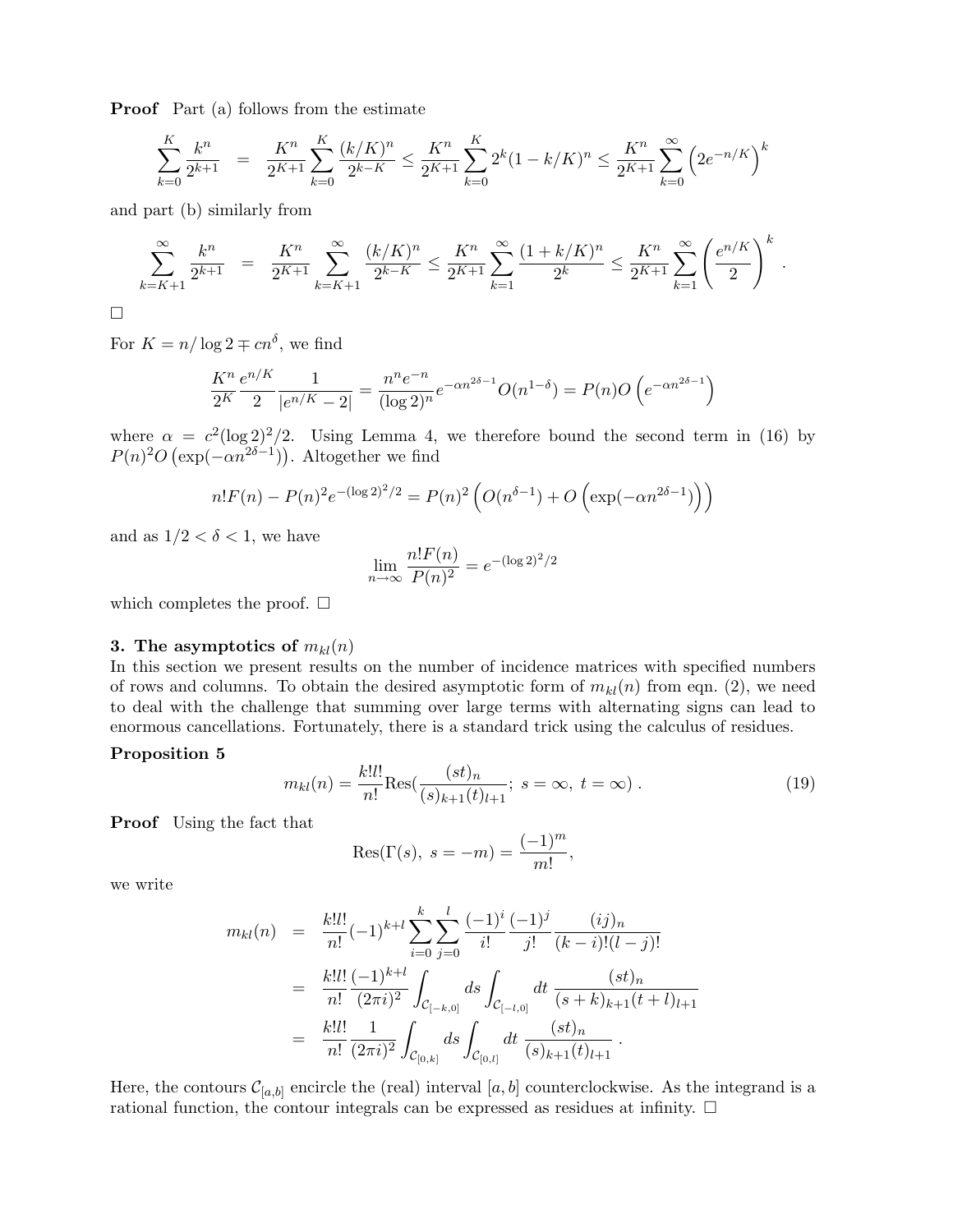This formulation allows us to do the asymptotic analysis via saddle point analysis of a contour integral. We consider the scaling behaviour of  $m_{k,l}(n)$  as  $n \to \infty$  with  $k = \kappa n$  and  $l = \lambda n$  for fixed  $\lambda$ ,  $\kappa$ . As a preparation, we state the following Lemma.

**Lemma 6** Let  $n \in \mathbb{N}$  and  $z \in \mathbb{C}$  with  $|z| > n$ . Then

$$
(z)_n = z^n \exp\left[-\sum_{j=1}^{\infty} \frac{B_{j+1}(n) - B_{j+1}(0)}{j(j+1)z^j}\right].
$$
 (20)

Moreover, we have the asymptotic expansion

$$
\log(z)_n \sim (z+1/2)\log z - (z-n+1/2)\log(z-n) - n
$$

$$
+ \sum_{k=1}^{\infty} \frac{B_{2k}}{2k(2k-1)} \left(\frac{1}{z^{2k-1}} - \frac{1}{(z-n)^{2k-1}}\right). \tag{21}
$$

.

as  $|z - n|$  and  $|z|$  tend to infinity. Here  $B_n(x)$  is the n-th Bernoulli polynomial and  $B_n = B_n(0)$ the n-th Bernoulli number.

Proof. We write

$$
(z)_n = z^n \prod_{k=0}^{\infty} \left( 1 - \frac{k}{z} \right)
$$

For  $|z| > n$  we take logarithms and expand  $\log(1 - k/z)$  in  $k/z$ . Exchanging the order of summation and using that

$$
\sum_{k=0}^{n-1} k^{j} = (B_{j+1}(n) - B_{j+1}(0))/(j+1)
$$

gives (20). One can obtain (21) by substituting  $B_n(x) = \sum_{k=0}^n {n \choose k}$  $\binom{n}{k} B_k x^{n-k}$  and exchanging the order of summation again. As the double sum here is not absolutely convergent, the resulting series (21) cannot be expected to be convergent. Instead of labouring to prove that one still arrives at an asymptotic expansion, we point out that the result is just the difference between the Stirling series for  $log(z!)$  and  $log((z - n)!)$  and argue that standard arguments used in the derivation of the Stirling series also lead to (21). In contrast with the Stirling series, which is valid for  $|\arg(z)| < \pi$ , the validity of this expansion is not restricted to a sector of the complex plane.  $\square$ 

From (20) we obtain that

$$
(z)_n = z^n e^{-\frac{n^2}{2z}} \left( 1 + O(n/|z|) + O(n^3/|z|^2) \right) , \qquad (22)
$$

whereas from (21) we obtain that

$$
(z)_n = (z - n)^{n - z - 1/2} z^{z + 1/2} e^{-n} (1 + O(1/|z|) + O(1/|z - n|)) . \tag{23}
$$

We now state the main theorem of this section.

**Theorem 7** For fixed  $\sigma, \tau > 0$ ,

$$
m_{kl}(n) \sim \frac{n^{2n}}{n!} e^{nw(\sigma)} v(\sigma) e^{nw(\tau)} v(\tau) e^{-\frac{1}{2\sigma\tau}}
$$
\n(24)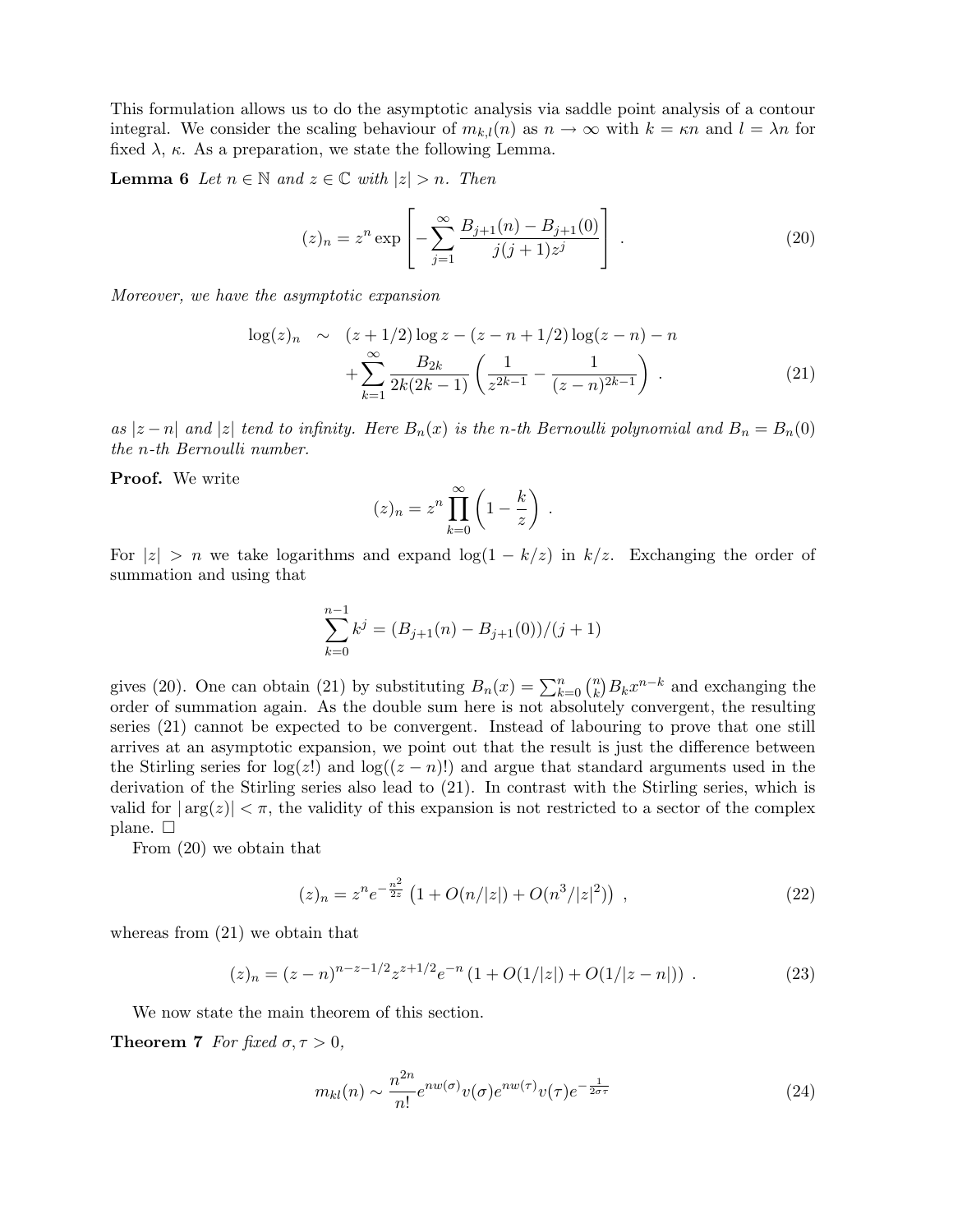with

$$
w(x) = x(1 - e^{-1/x}) \log(1 - e^{-1/x}) + \log x - e^{-1/x},
$$
  

$$
v(x) = \sqrt{\frac{x(1 - e^{-1/x})}{x(1 - e^{-1/x}) - e^{-1/x}}}
$$

and  $k = n\sigma(1 - e^{-1/\sigma}), l = n\tau(1 - e^{-1/\tau}).$ 

Proof In order to evaluate the integral

$$
\frac{n!}{k!l!}m_{kl}(n) = \frac{1}{(2\pi i)^2} \int_{\mathcal{C}_{[0,k]}} ds \int_{\mathcal{C}_{[0,l]}} dt \; \frac{(st)_n}{(s)_{k+1}(t)_{l+1}}
$$

asymptotically, we approximate the integrand uniformly using (22) and (23) on contours satisfying  $|s| = R_s > k$  and  $|t| = R_t > l$ . We find

$$
\frac{n!}{k!l!}m_{kl}(n) = \frac{e^{k+l}}{(2\pi i)^2} \int_{|s|=R_s} ds \int_{|t|=R_t} dt \; \frac{(s-k)^{s-k-1/2}}{s^{s-n+1/2}} \frac{(t-l)^{t-l-1/2}}{t^{t-n+1/2}} e^{-\frac{n^2}{2st}} (1+R)
$$

where

$$
R = O(n/R_sR_t) + O(n^3/(R_sR_t)^2) + O(1/R_s) + O(1/R_t) + O(1/|R_s - k|) + O(1/|R_t - l|).
$$

Substituting  $s = n\sigma$ ,  $t = n\tau$ ,  $k = n\kappa$ ,  $l = n\lambda$ , this simplifies to  $R = O(1/n)$  and we arrive at

$$
m_{kl}(n) \sim \kappa^{n\kappa} \lambda^{n\lambda} n^n e^{n \frac{\sqrt{2\pi \kappa \lambda n}}{(2\pi i)^2}} \int_{|\sigma|=\rho_{\sigma}} d\sigma \int_{|\tau|=\rho_{\tau}} d\tau \ e^{n f(\sigma,\kappa)} g(\sigma,\kappa) e^{n f(\tau,\lambda)} g(\tau,\lambda) e^{-\frac{1}{2\sigma \tau}}
$$

with  $R_s = n\rho_\sigma$  and  $R_t = n\rho_\tau$  and

$$
f(x,y) = (x - y) \log(x - y) - (x - 1) \log x
$$
 and  $g(x,y) = ((x - y)x)^{-1/2}$ .

As n tends to infinity, each integration is dominated by saddle points  $\sigma_s$  and  $\tau_s$  on the positive real axis. The saddle point equation is

$$
0 = \partial_1 f(\sigma_s, \kappa) = \log \left( 1 - \frac{\kappa}{\sigma_s} \right) + \frac{1}{\sigma_s} ,
$$

(here,  $\partial_1$  denotes taking the derivative with respect to the first argument) and an identical expression for  $\tau_s$ . There exists a unique positive solution  $\sigma_s(\kappa)$ , and a standard saddle-point evaluation (see e.g. [2]) gives

$$
m_{kl}(n) \sim \kappa^{n\kappa} \lambda^{n\lambda} n^n e^{n \frac{\sqrt{2\pi \kappa \lambda n}}{(2\pi)^2}} e^{n f(\sigma_s, \kappa)} g(\sigma_s, \kappa) e^{n f(\tau_s, \lambda)} g(\tau_s, \lambda) e^{-\frac{1}{2\sigma_s \tau_s}} \frac{2\pi}{\sqrt{\partial_1^2 f(\sigma_s, \kappa) \partial_1^2 f(\tau_s, \lambda)}}
$$

which simplifies to the desired result.  $\square$ 

Theorem 7 can be used for a fourth proof of Theorem 1 via an asymptotic evaluation of the sum over  $m_{kl}(n)$ . The sum is dominated by terms near  $\sigma_s = \tau_s = 1/\log 2$  from whence it follows that the distribution has a peak about  $k_s = l_s = n/(2 \log 2)$ .

We conclude this paper with giving an identity for  $m_{kl}(n)$  which is a refinement of Proposition 2.